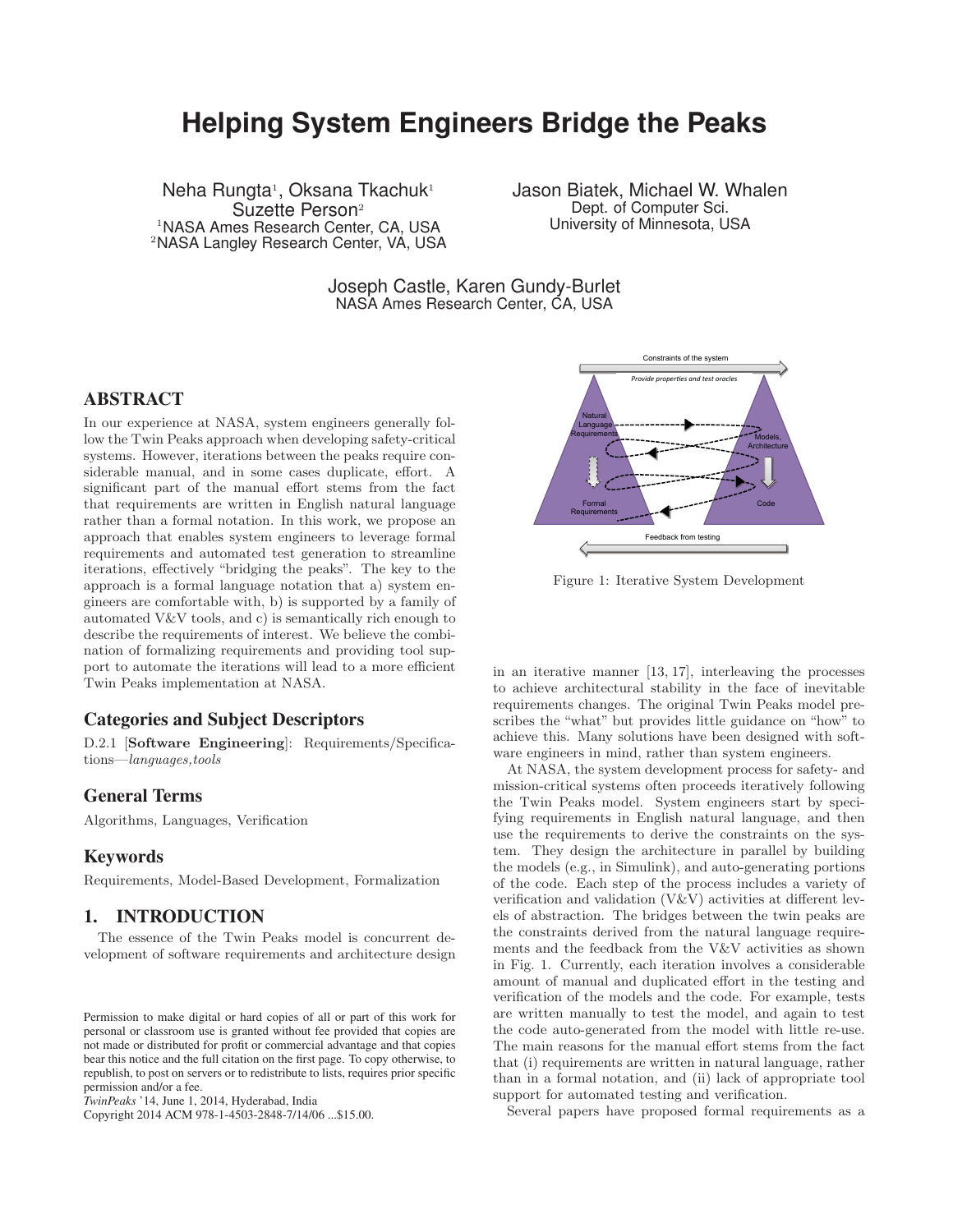means to bridge the gap between the twin peaks [6, 12]. In the academic literature, several formal notations with varying degrees of expressiveness have been developed to facilitate the formalization of requirements, e.g., LTL and CTL [4], Z [16], and VDM [8]. They are often supported by techniques that can leverage formalized requirements as properties and test oracles, e.g., unit-level testing, symbolic execution [5, 10], and model checking [4]. These notations and tools to formalize requirements and the V&V techniques that use them were developed for formal methods experts and, to a lesser extent, software engineers. System engineers, however, face a steep learning curve with these formalisms and tools, and struggle to adopt them in practice.

In this paper, we propose a Twin Peaks model for developing safety and mission-critical systems that is based on formalized system requirements specified in Simulink—a notation that is semantically rich and currently used by NASA system engineers. Our approach proposes automated support for translating existing natural language requirements into Simulink models, effectively creating a bridge for system engineers from the requirements peak to the architecture peak through the properties and test oracles generated from the requirements as shown in Fig. 1 by the left-to-right arrows. The generated properties and oracles are then used as input to V&V tools such as Reactis<sup>1</sup> and KLEE [3] to automatically generate tests. The results from the tests, e.g., the set of failing test cases, provide a bridge from the architecture peak back to the requirement peak as shown by the right-to-left arrows in Fig. 1, and are used by the engineers to refine the requirements.

# 2. BACKGROUND

Model-Based Development (MBD) refers to the use of domain-specific modeling notations that can be analyzed for desired behavior before a digital or control system is built. The use of such modeling languages allows a system engineer to create a model of the desired system early in the lifecycle that can be executed on the desktop, analyzed for desired behaviors, and then used to automatically generate code and test cases. Also known as correct-by-construction development, the emphasis in MBD is to focus the engineering effort on activities scheduled early in the development lifecycle such as modeling, simulation, and analysis. The goal is to automate the activities later in the development life-cycle such as coding and testing. This can reduce development costs by finding defects early in the lifecycle, avoid costly fixes when errors are discovered during integration testing, and automate coding and creation of test cases. In this way, model-based development significantly reduces costs while also improving quality. There are several commercial MBD tools, including SCADE [7], IBM Rhapsody [14] and iLogix StateMATE [15].

In this paper, we focus on Simulink [1] and Stateflow [2] from Mathworks, Inc., as these are the MBD tools most often used by NASA system engineers at our site. Simulink is a data flow graphical language as well as a tool for modeling and simulating dynamic systems (both the language and the tool are generally referred to as Simulink). Stateflow is a state-based notation similar to David Harel's Statecharts notation [9] (again, Stateflow also refers to the tool). Both Simulink and Stateflow are tightly integrated in the MAT- LAB environment and can refer to other languages available in the environment. In Section 5, we present a simple microwave example with Figures 3 and 4 making use of Stateflow and Simulink notations respectively.

## 3. MOTIVATION

Successful missions such as LADEE, XSS-10, and XSS-11, among others, espouse the following principles: (i) design software in a manner that lends itself to be testable, (ii) use a model-based development environment that can facilitate rapid prototyping of algorithms based on the requirements, (iii) autocode the models to reduce transcription errors, and (iv) use extensive automation in the V&V processes<sup>2</sup>. We believe these principles are consistent with the philosophy behind the Twin Peaks model.

Several missions at NASA, including LADEE, follow a model-based development process where the flight software (FSW), the vehicle, and the environment are modeled in Simulink. Simulink provides an integrated development environment with various custom libraries and requisite support for modeling dynamic control systems. It allows developers to simulate the model in order to observe its behavior. The code (software) is auto-generated from the Simulink models and then integrated with legacy code (to facilitate reuse) and other hand-written code. There are three different types of tests used to validate the models and code: (i) workstation simulation, which consists of testing the Simulink models and occurs early in the development process to facilitate algorithm development and analysis of the requirements, (ii) processor-in-the-loop simulation, which consists of testing the auto-coded modules on processors that mimic flight-like processors, and (iii) hardware-in-the-Loop Simulation, which consists of testing the FSW on the actual flight avionics.

In the LADEE mission the design, requirements, functional tests, and Simulink models were prototyped in parallel in the workstation simulation environment. A unit test suite was manually generated to verify low-level requirements, and integration test suites were used to verify system/sub-system compliance with the associated requirements. The LADEE engineers manually specified the test oracles for the unit and system level tests by computing the expected outcomes for the specified inputs. The requirements for the guidance, navigation & control module in LADEE were formalized as assertions and Matlab expressions manually. While the LADEE engineers put in a considerable effort into automating the V&V processes in terms of executing tests and collecting data, they would like to further reduce the manual effort by automatically generating tests. Note that this is one instance of how V&V activities are performed missions at NASA; missions may often have varied V&V processes. This work is a step towards that goal. In this paper, we describe a process that embodies some of the practices used by the LADEE engineers in order to define a generic process, based on the Twin Peaks model, that can be applied across various NASA missions and other projects that develop safety-critical systems.

<sup>1</sup>http://www.reactive-systems.com/

<sup>2</sup>Lunar Atmosphere and Dust Environment Explorer (LADEE) is a  $NASA$  mission orbiting the Moon. Its main objective is to characterize the atmosphere and lunar dust environment. Whereas, XSS-10 and XSS-11 are microspacecraft developed by the U.S. Air Force Research Laboratory.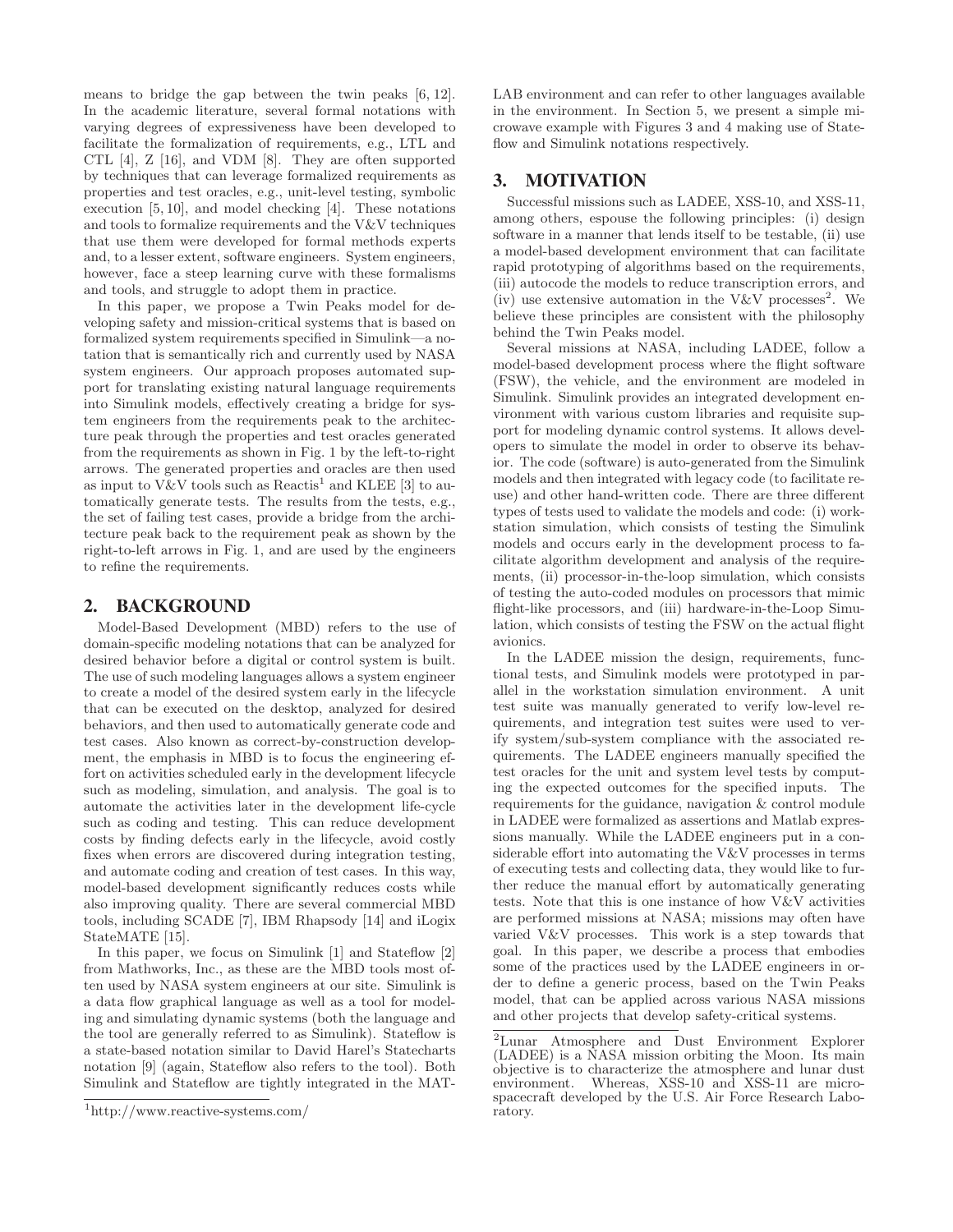

Figure 2: Overview of our approach

# 4. APPROACH

In Fig. 2 we present an overview of our Twin Peaks approach that leverages formalized requirements to facilitate development of safety-critical software. Fig. 2 describes the key artifacts and their relationships, and illustrates how formalized requirements can assist in bridging the gap between requirements and architecture. The three main artifacts in model-based development at NASA are: (a) natural language requirements, (b) models, and (c) code. At the core of our approach are the formalized requirements that are used to generate testing artifacts, e.g, monitors for testing models and oracles for testing code, as shown in Fig. 2. The results of testing the model and code provide feedback that is used by the system engineers to refine the requirements, and the process repeats. In the remainder of this section we describe the key components of our approach and the tools we propose to use to automate the various processes.

#### 4.1 Formalizing Requirements

We propose that requirements for safety-critical systems be formalized using a modeling language such as Simulink. Since system engineers are often familiar with model-based development environments, using a language like Simulink to formalize requirements has the advantage of reducing, or even eliminating, the need to learn a special purpose property specification language, along with the requisite costs in time and training to become conversant in it.

To gauge the expressiveness of Simulink as a requirements formalization notation, we performed an exploratory study at NASA Ames, in which we analyzed requirements from the LADEE mission. The goal of our study was to estimate the percentage of the natural language requirements that could be formalized using Simulink. The results of our study indicate that approximately 80% of the LADEE requirements can be formalized using Simulink. The other 20% of the requirements were either (a) missing some domain information in the description of the requirement, or (b) were not formalizable. Requirements that were not formalizable were actually high-level goals written as requirements, e.g., the spacecraft should fly. From this informal study we concluded that Simulink is sufficiently expressive to encode the kinds of requirements used in the LADEE project.

Considerable effort is required to transform natural language requirements into a formal representation, even with a formalism that is intuitive for system engineers. The system engineers at NASA are often under pressure to meet deadlines that are driven by launch windows. Adding a new task to the development process, such as formalizing the requirements, creates an additional task for the already time-constrained system engineers. If, however, we can provide additional tool support that automates part of the tedious formalization process, we believe more system engineers would be willing to invest their time in developing formal requirements. Especially since the formalized requirements have the potential to conserve resources by reducing the manual effort necessary to perform the V&V processes.

Recent work in natural language processing of requirements (e.g., TRAM [11]) shows promise as a technique to support automated requirements formalization from natural language requirements. In our discussions with several engineers working in the domain of safety-critical systems, we were able to infer that a large number of natural language requirements for a particular domain or application follow a small number of patterns specific to the corresponding domain or application. We see this as an opportunity to be leveraged by designing templates that can be used by tools such as TRAM to assist in automatically formalizing requirements.

#### 4.2 V&V with Formalized Requirements

Once requirements are formalized, they can be used to reduce the manual effort necessary in the current V&V processes. Currently, system engineers manually write each test as two different parts: (a) the inputs to the system, and (b) the expected outcome of executing the test on the specified inputs. The expected outcome of the test is what enables testers to determine whether the system has any errors or not. This is a manual and tedious process which takes a considerable amount of time and resources.

Automated test case generation techniques, e.g., random test generation or test case generation using symbolic execution, only provide the first part of the test cases: the inputs to the system. The user is generally required to reason about the expected outcome of the tests. This is an especially challenging task when the automated test case generation tool generates hundreds or thousands of test cases—which often occurs in practice. Formalized requirements can be used in conjunction with the automated test case generation techniques to overcome this challenge.

We have experimented with two different test case generation technologies combined with formalized requirements. The first one is Reactis, a tool for generating test cases on Simulink models using a directed random search. The formalized requirements are used as runtime monitors in Reactis, which attempts to find tests for the various "paths" through the requirements. The runtime monitors report a failure if an observed behavior violates the condition in the requirements. Another tool, KLEE [3], uses symbolic execution to generate test cases for C code. The formalized requirements are specified in Simulink, from which the test oracles are generated by auto-generating C code from the Simulink models.

Formalized requirements provide system engineers a straightforward way to measure coverage of requirements. Many safety-critical domains, such as aerospace applications, have certification demands, e.g., that each requirement is covered by at least one test. Automated test cases and formalized requirements can be used to determine which requirements are covered by the generated tests. The information about failing requirements can be used by developers to refine the model or the requirement.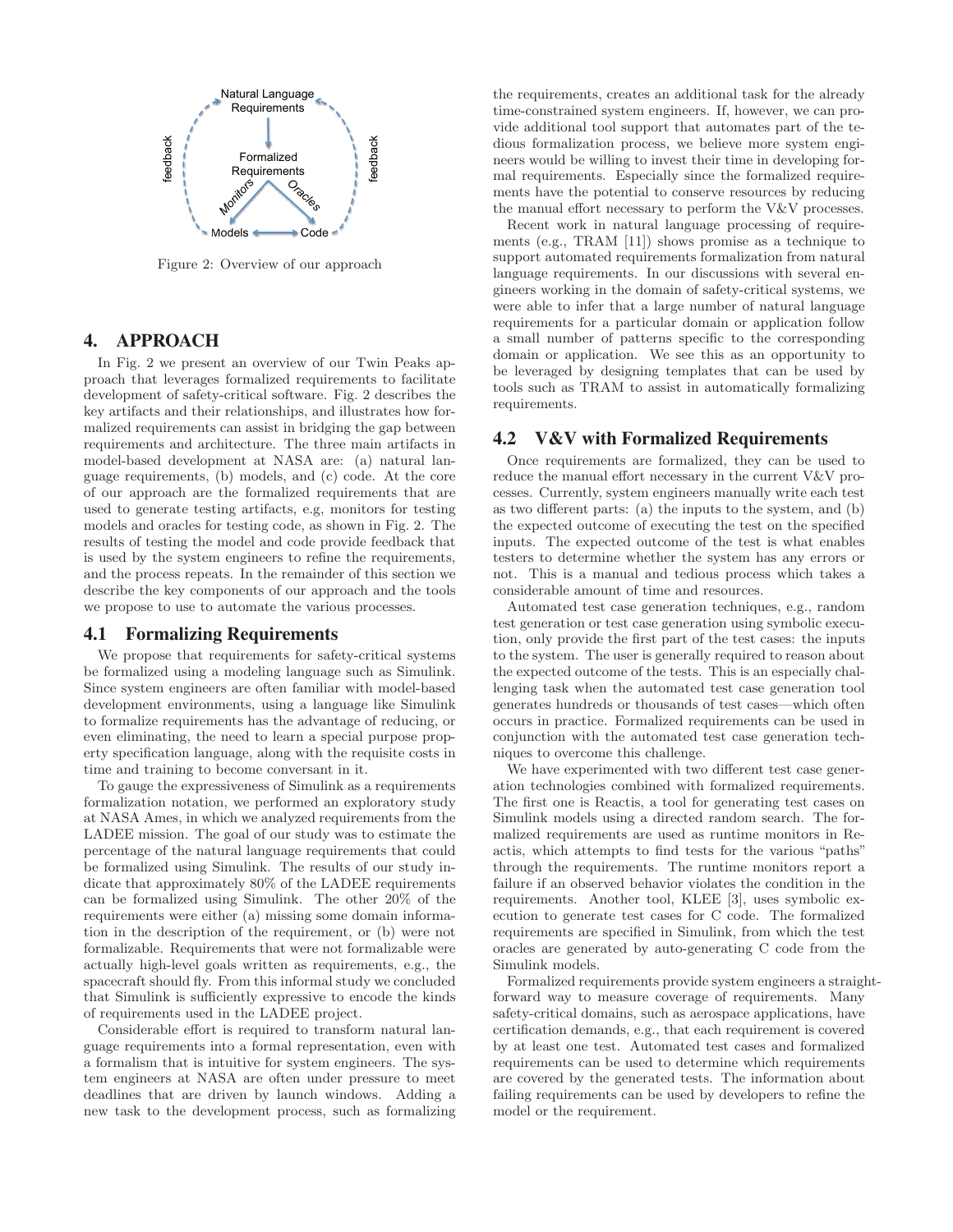

Figure 3: Simple microwave mode controller

#### 5. EXAMPLE APPLICATION

In this section we present a microwave oven controller as a proof-of-concept for our proposed approach. Note that in the example we manually create the formalized requirements; developing techniques to automate formalized requirements generation is ongoing work.

The controller consists of two parts: a mode controller, which controls the cooking element of the microwave, and a display panel controller, which manages the display. We describe our approach on the mode controller, shown in Fig. 3, using the Stateflow notation. Stateflow consists of state machines that can be organized hierachically and in parallel. The example in Fig. 3 demonstrates hierarchical composition: the COOKING and SUSPENDED states are contained within the RUNNING state. Transitions between states have Boolean guards that describe the conditions under which a transition can occur (indicated by expressions inside of braces: []) as well as actions that describe changes to variables that occur when the transition occurs. Transitions have *priorities*: if multiple transitions could cause a state transition from the currently occupied state, the enabled transition with the lowest priority number (e.g., the 1's and 2's on Fig. 3) is chosen.

The controller in Fig. 3 starts in the SETUP mode, and transitions to the RUNNING mode when the start button is pressed (if the seconds to cook parameter is  $> 0$ ). In the RUNNING mode, the microwave can either be in COOKING or in SUSPENDED mode. If the microwave door is opened when in RUNNING mode, or the clear button is pressed, then the microwave mode switches to SUS-PENDED, where the user can either press the start button to go back to COOKING, or press the clear button again to go back to SETUP.

The microwave has a number of safety and functional requirements expressed in English. One of the safety requirements is: When the microwave is COOKING, the door

Safety S1. When the microwave is COOKING, the door must be closed



Figure 4: A safety requirement formalized in Simulink.

must be closed. This requirement can be formalized as a Simulink diagram, as shown Fig. 4. The output is a single Boolean value that indicates whether the requirement is satisfied. Another functional requirement is: While in SUSPENDED mode, the microwave shall enter COOKING mode if the start key is pressed.

The testing tool Reactis accepts Simulink diagrams as test oracles in addition to more traditional assertions written as logical expressions. The requirement in Fig. 4 can also be thought of as a runtime monitor, signaling a property violation if the requirement is not satisfied. The user selects the values to pass to the model in Fig. 4 as inputs during testing. During test case generation, if any output is 0 or false, the assertion is reported as failed.

KLEE can also use the same formalized requirements. KLEE is used to generate symbolic inputs for the C code auto-generated from the Simulink models. Similarly we can use the code generator on the formalized requirements and synthesize assertions from the auto-generated code. We then instrument the code from the original model with the assertions. If a requirement is violated, KLEE reports an assertion violation and provides the failing test case.

Using these tools, one can quickly get feedback on problems in either the model or the requirements. Careful analysis of the mode controller in Fig. 3 reveals that the transition for decrementing the timer while COOKING has a higher priority than the one for moving to SUSPENDED, resulting in the safety property being violated when the door opens while cooking. Fixing the priority and re-running the analysis will show that the requirement is no longer violated. The functional requirement of While in SUSPENDED mode, the microwave shall enter COOKING mode if the start key is pressed is also violated. The failing test case characterizes the behavior of pressing both the start and clear keys simultaneously, and the clear key is taking precedence. This time, it is decided that the model is correct and the requirement is incomplete, and by adding a clause regarding the clear key to both the English requirement and the Simulink model the problem is fixed. This demonstrates an example where the feedback from the V&V processes can be used in refining the requirements.

# 6. DISCUSSION & CONCLUSION

In this paper we propose Simulink as a requirements formalization since several missions at NASA use the Simulink/- Matlab development environment. The same principles, however, can be applied to other modeling formalizations used by system engineers, e.g., LabVIEW or Scada. We believe it is best to represent requirements in a language that the engineers are already familiar with rather than impose a formal